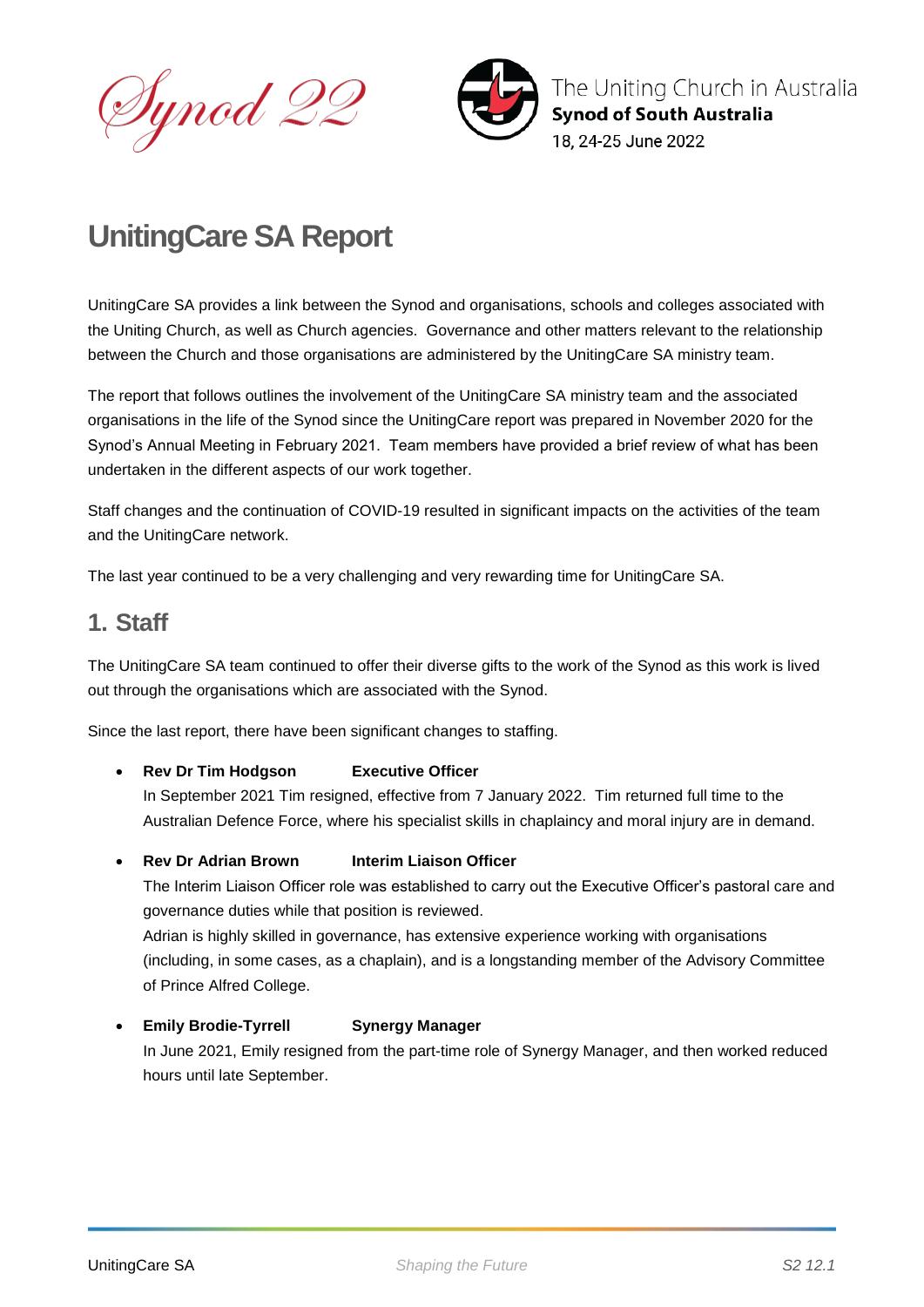#### **Paul Wilkins Synergy Procurement Officer**

Paul joined Synergy in November 2021 on a part-time contract basis. Although Paul decided not to renew his contract in February 2022, he continued working at reduced hours while a replacement was recruited.

This operational role was transferred to the Resources ministry centre at the start of 2022.

 **Julianne Rogers Events, Communications and Promotions Coordinator** Julianne left in December 2020. The role has been under review since that time. Some of the role's functions have been temporarily reassigned to the PA to the Executive Officer.

### **Ann Cotton PA to the Executive Officer**

Ann has continued in this role. During 2021 and 2022, she has supported the former Executive Officer, the Interim Liaison Officer, Synergy operations and fundraising appeals.

Following the departure of Rev Dr Tim Hodgson, and in liaison with Rev Dr Adrian Brown since his arrival:

- I (Rev Sue Page, Associate General Secretary) have managed UnitingCare SA's operations; and
- Rev Philip Gardner, Executive Officer, Placements and Safe Church, has managed staff matters.

Changes to the roles and operational matters are referred to in relevant sections of this report.

## **2. Governance**

## **2.1 Reports to Synod Standing Committee**

From the last annual report in February 2021 (written in November 2020) up until March 2022, UnitingCare reported on or recommended proposed resolutions to the Synod Standing Committee in relation to the following matters.

| <b>Topic</b>             |                                                                                                                   | <b>Reports/Resolutions</b> |
|--------------------------|-------------------------------------------------------------------------------------------------------------------|----------------------------|
| Governance               | (Constitutions, Board/Council Appointments,<br><b>Restructures and Reviews)</b>                                   | 107                        |
| Organisations            | (Relationships, Visits to Organisations, Changes of<br>Key Staff, Remuneration of Directors, Parish Mission)      | 26                         |
| <b>Royal Commissions</b> | (Institutional Responses to Child Sexual Abuse)<br>[including National Redress Scheme], Aged Care,<br>Disability) | 3                          |
| Events                   | (COVID-19 Emergency Relief Centres, Training of<br>Chaplains)                                                     | 5                          |
| Administration           | (Changes to UnitingCare SA Staff, UnitingCare<br>Australia, Synergy)                                              | 8                          |
|                          |                                                                                                                   |                            |

**149**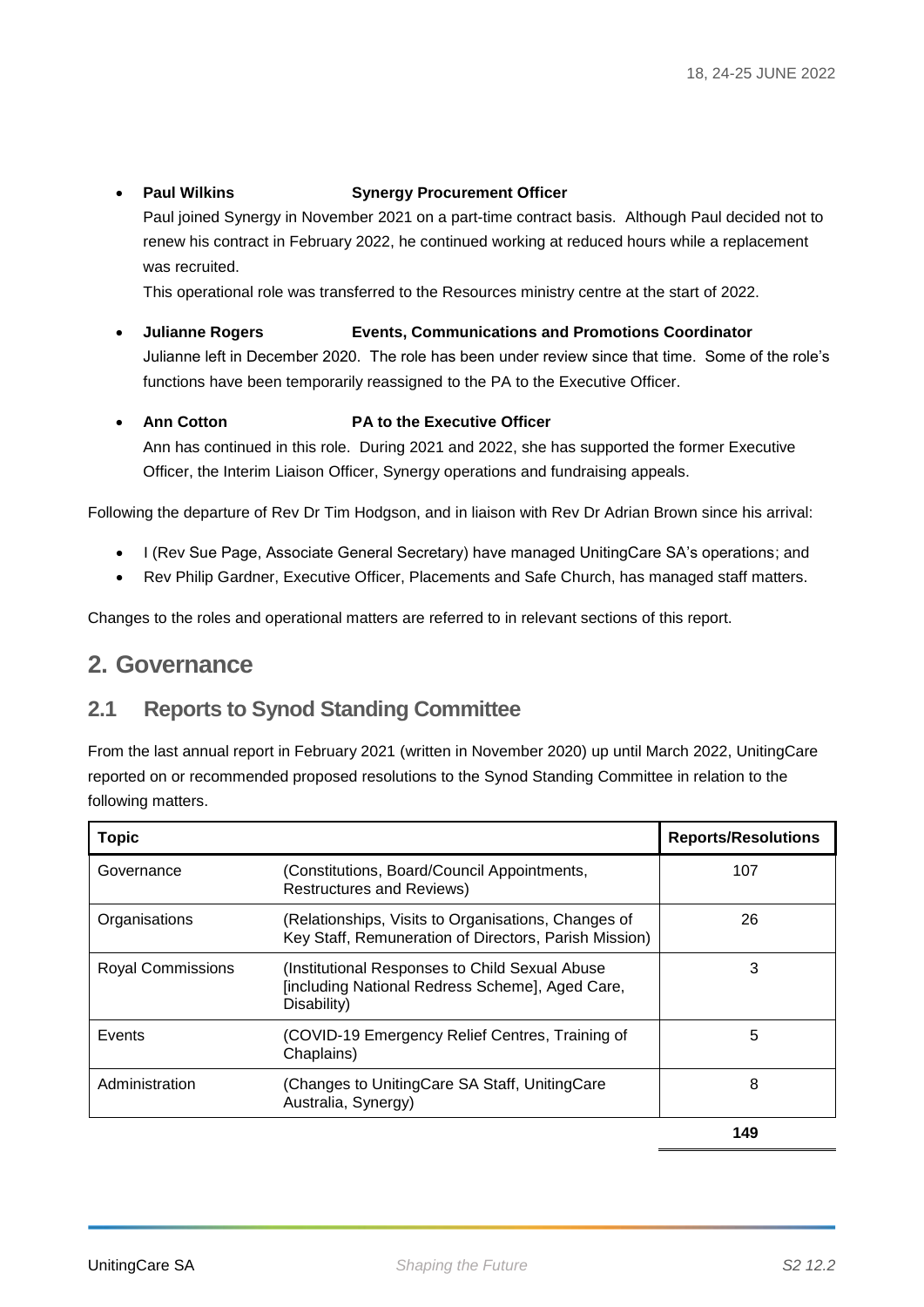### **2.2 Recruitment from Congregations of Board Members for Organisations Associated with the UCA**

UCA members are sought after for roles on the Boards/Councils of several organisations, schools and colleges associated with the Church. Boards and Councils seek people with professional skills or experience in a broad range of disciplines and/or industry sectors. Lived experience in various categories such as disability and diversity is also highly regarded.

The former Executive Officer approached several UCA members, inviting them to consider nominating for roles on Boards and Councils. This resulted in three people being nominated, with two being successful in gaining appointments.

However, it remains a very challenging task for Boards to meet their obligations to include qualified board members from the Uniting Church. In some instances, changes to constitutions have been forced because of this issue. It may be necessary to develop alternative approaches.

UCA members are encouraged to consider whether they or someone they know would be interested in serving the Uniting Church in this rewarding role. Interested people should make contact with UnitingCare SA.

## **2.3 Constitutions**

Whether large or small, all organisations are governed according to their constitution, rules and regulations or by-laws. During 2021 and 2022, the Synod Standing Committee approved changes to the governing documents of five organisations. Some changes involved significantly updating the documents to reflect current business practices and language, while others were relatively minor administrative updates.

UnitingCare SA staff consulted with each of the organisations as they discerned the changes to be recommended to the Synod Standing Committee for approval.

Several other organisations are considering changes to their governing documents.

An ongoing challenge is where an organisation seeks to move to become a company limited by guarantee. Organisations are increasingly being drawn to do so because the Federal Government requires this in order to access certain grant monies. The challenge is for the organisations to be supported in this while ensuring that they retain their constitutional links to the Uniting Church.

## **3. Organisations**

Currently the following organisations associated with the Uniting Church relate to the Synod through UnitingCare SA.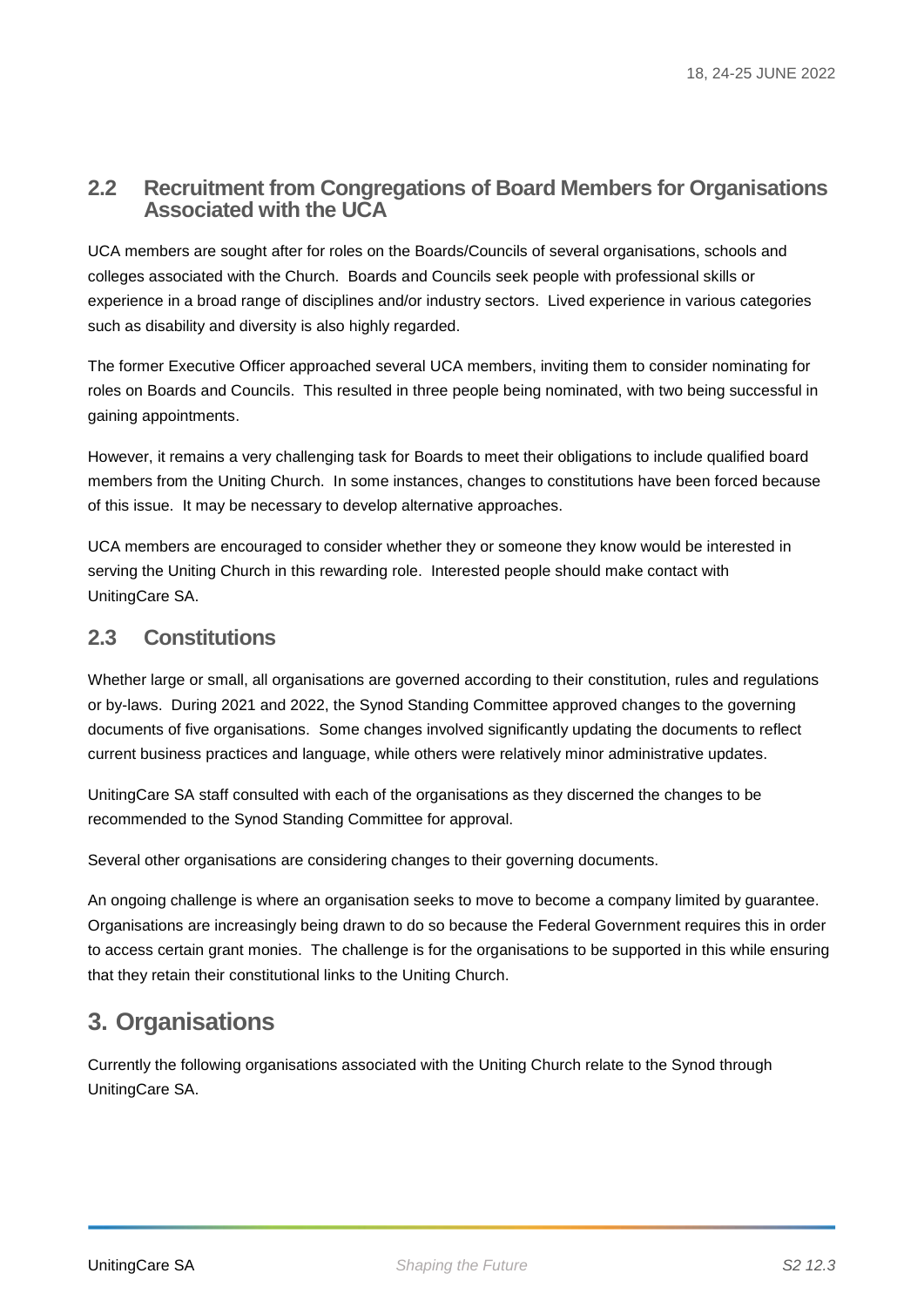| <b>Schools/Colleges</b>                   | <b>Aged Care/Hospital</b>                     | <b>Community Service</b>                       | <b>Small Organisations</b>                |
|-------------------------------------------|-----------------------------------------------|------------------------------------------------|-------------------------------------------|
| Annesley College*                         | <b>Clayton Church Homes</b><br>Incorporated   | <b>Uniting Communities</b><br>Incorporated     | <b>UCare Gawler</b><br>Incorporated       |
| Lincoln College<br>Incorporated           | Eldercare Australia Ltd                       | Uniting Country SA Ltd                         | Uniting in Care<br>Salisbury Incorporated |
| Pedare Christian<br>College Incorporated  | <b>Helping Hand Aged</b><br>Care Incorporated | UnitingCare Wesley<br>Bowden Incorporated      | UnitingCare Copper<br>Triangle            |
| Pilgrim School<br>Incorporated            | Resthaven Incorporated                        | UnitingSA Ltd                                  | UnitingCare Glenelg                       |
| Prince Alfred College*                    | St Andrew's Hospital<br>Incorporated          |                                                | UnitingCare Kapunda                       |
| Scotch College*                           |                                               | Other                                          | UnitingCare Mt Gambier                    |
| Seymour College<br>Incorporated           |                                               | ACHA Health#                                   |                                           |
| <b>Westminster School</b><br>Incorporated |                                               | <b>MediaCom Education</b><br>$Inc^{\emptyset}$ |                                           |

- These schools are incorporated under Acts of Parliament.
- # ACHA Health is connected to the Synod through the appointment of a Board member. Several years ago, there was a formal relationship with The Memorial Hospital, which is a now part of ACHA Health. Contact is being made with the organisation to establish a formal relationship through UnitingCare SA.
- $\%$  For convenience, MediaCom Education Incorporated reports to the Synod through the UnitingCare SA reporting mechanism but it is not technically part of the UnitingCare SA network.

UnitingCare SA is the interface between the Church and each of these organisations. This involves many different conversations throughout any year, including an annual report and conversation that addresses each organisation's governance and financial situation. This annual conversation is triggered by the presentation of each organisation's audited financial reports following the end of the calendar or financial year, according to the structure of the fiscal year. Part of this interface also includes the presentation of proposed constitutional changes and Board/Council appointments for organisations for whom the Synod acts as approving and/or appointing authority.

During 2020, the usual formal reporting and review cycle was not completed due to the extra demands and restrictions resulting from COVID-19. However, an appropriate level of contact with each organisation was maintained. In 2021, the level of engagement with organisations increased. Annual governance reviews were completed with nearly all of the organisations.

In addition to the longstanding UnitingCare associations, during 2020 relationships were established with several congregations to provide emergency food relief. Eight congregations which were not previously associated with UnitingCare became "UnitingCare Emergency Relief Centres". Some of these centres and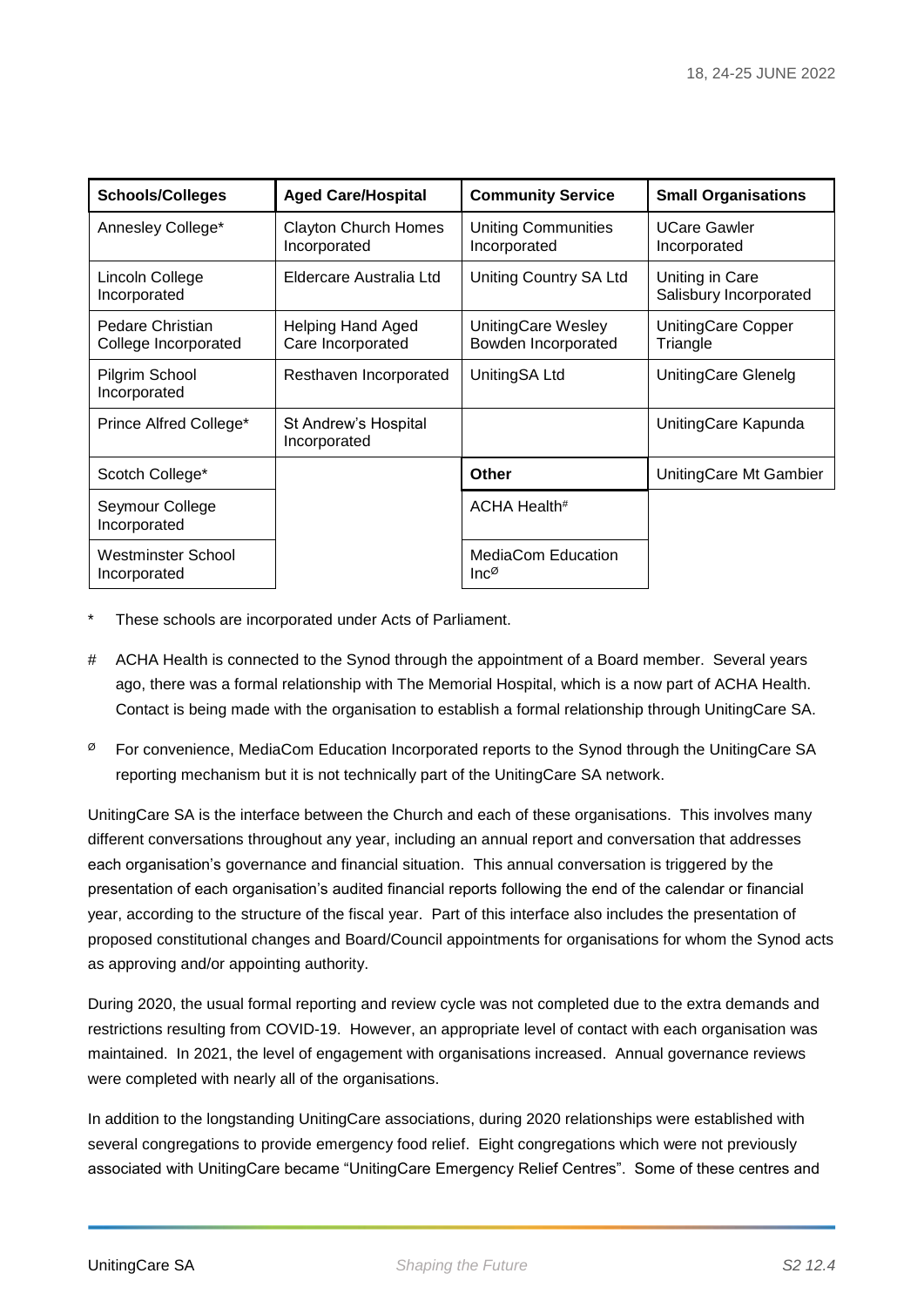their local Church Councils are now considering whether to formally establish UnitingCare organisations with their own constitutions or by-laws. In February 2022, one of those congregations discerned that they would not continue as a UnitingCare Emergency Relief Centre due to low demand in their area. However, that congregation continues to provide emergency food hampers to people in need when required.

In March 2022, Rev Dr Adrian Brown was commissioned as Interim Liaison Officer to provide pastoral care and governance support to organisations until a new Executive Officer is in place. The pastoral and relational aspects of each organisation's association with the Uniting Church are valued by both the organisations and the Church. Adrian has met with the leaders of several of the organisations, schools and colleges.

Following are comments on each of the sectors, examples of how the mission of the Church is lived out through various organisations, and changes in leadership.

#### **3.1 Sectors**

#### **Schools and Colleges**

The operation of schools and colleges was significantly impacted by COVID-19. However, sound management resulted in positive financial outcomes for most of the schools and colleges.

The move of Year 7 to high school from the start of 2022 resulted in lower student numbers at primary schools. Schools and colleges with Reception to Year 12 undertook some restructuring during the last four years since the change was announced.

Schools and colleges have continued to support the mission of the Church. Some have partnered with community service organisations for joint activities, and have supported other schools during times of need.

#### **Aged Care and Hospital**

The aged care sector and hospitals continued to be affected by COVID-19. Fortunately, in SA the impact on aged care has not been as significant as in some other states. However, it is acknowledged that some aged care providers associated with the Uniting Church suffered cases of COVID-19 in their homes, and some residents subsequently died. The aged care providers continued to look after their residents with dignity and compassion while adhering to strict protocols required by Government and in the context of staff recruitment becoming exceedingly difficult. Recruitment has been hampered by the delays in implementing the Royal Commission's recommendations about remuneration in aged care.

St Andrew's Hospital was affected by periodic limits on elective surgery and other requirements and restrictions. Chaplains continued their integral role within the delivery of holistic care for patients and support for staff.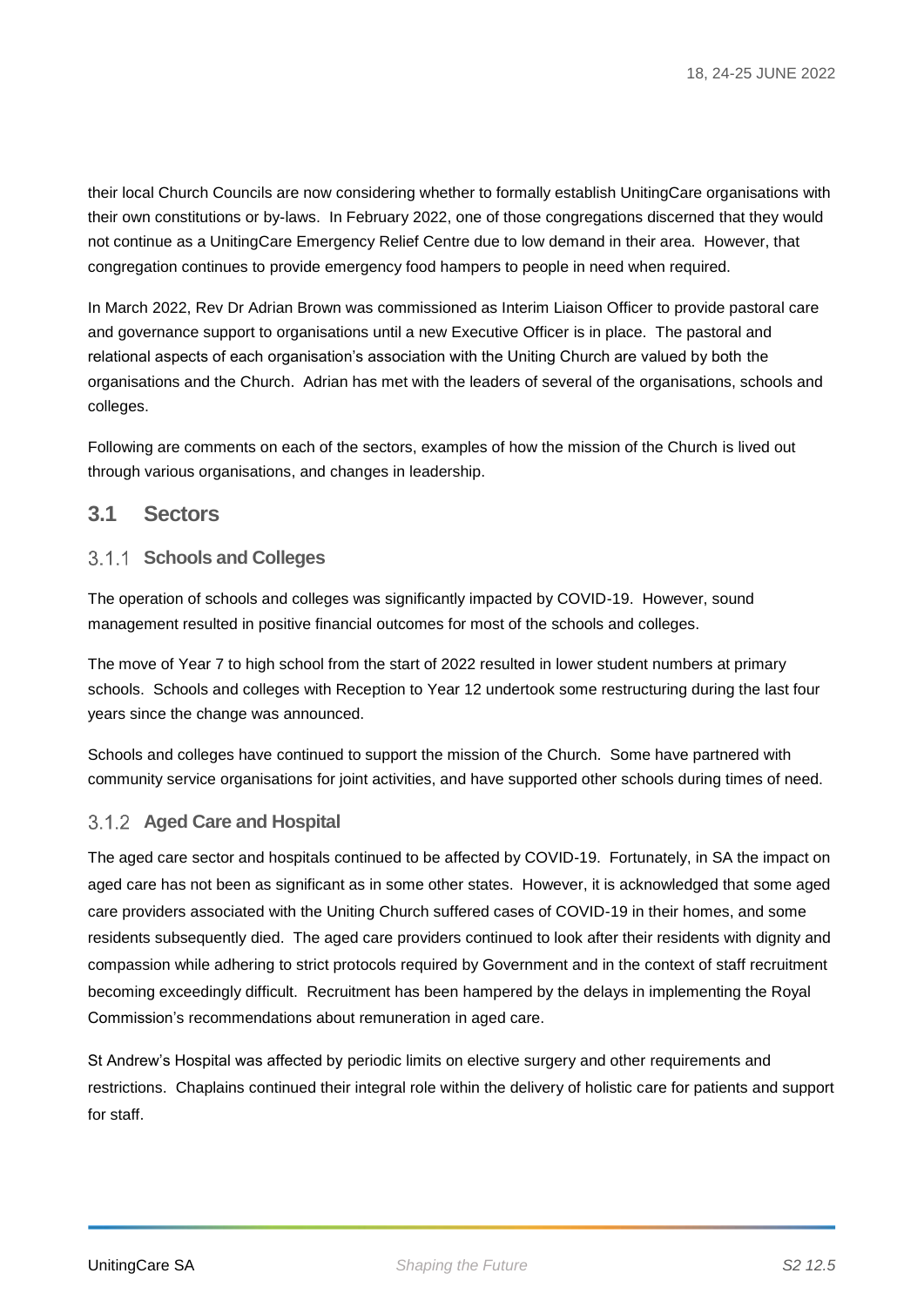#### **Community Services**

Community service organisations make valuable contributions to their local communities. Particularly since early 2020, organisations have been called on to carry out their mission under difficult circumstances.

During 2021, UnitingCare Emergency Relief Centres, which are mainly staffed by volunteers, provided prepared meals or food items for about 200,000 meals. That effort supported thousands of people.

More than just meals, they also provided a wide range of other services, including goods from op shops and financial planning. Importantly, they made a positive contribution to the lives of clients by welcoming them into the centres.

Many community service organisations associated with the Uniting Church provide a broad range of services. Some are NDIS providers, some provide counselling, and some provide family and domestic violence support. Others include aged care among their suite of services.

Government funding is available to many – but not all – of the organisations. They all rely on donations, and some receive fees for a range of services.

A small amount of funding is provided to some of the organisations through Pancake Day fundraising events.

#### **3.2 Mission**

When Jesus shocked the establishment by daring to eat with "sinners" he was making it very clear that service and justice was an integral part of what it meant to practise the Gospel in the community. This has flowed on through the centuries and become an aspect of what it means to be part of the Uniting Church and, before that, its antecedent churches.

In South Australia we have a rich history of serving the community and promoting justice in a variety of ways, especially through the organisations which come under the umbrella of UnitingCare.

Each of the 30 organisations (including emergency relief centres) is committed to serving the wider community as outreaches of the Synod and the members of the Uniting Church in South Australia.

These organisations go about their work and are able to tell their stories which directly reflect the ethos of the Uniting Church.

It might be a husband, separated from his dementia affected wife because of the health requirements of COVID, who needs to be valued and supported. It is reaching out to the lonely and those who feel discarded by society. It is making opportunities for indigenous students to be provided with educational opportunities denied them by the tyranny of distance. It is supporting a student going through the challenges of being transgender, and caring for international students unable to return home who are being separated from their families for more than a year. It is reaching out to tired and distraught nurses and doctors overwhelmed by the demands of the pandemic. It is providing a safer pathway for those who struggle with their mental health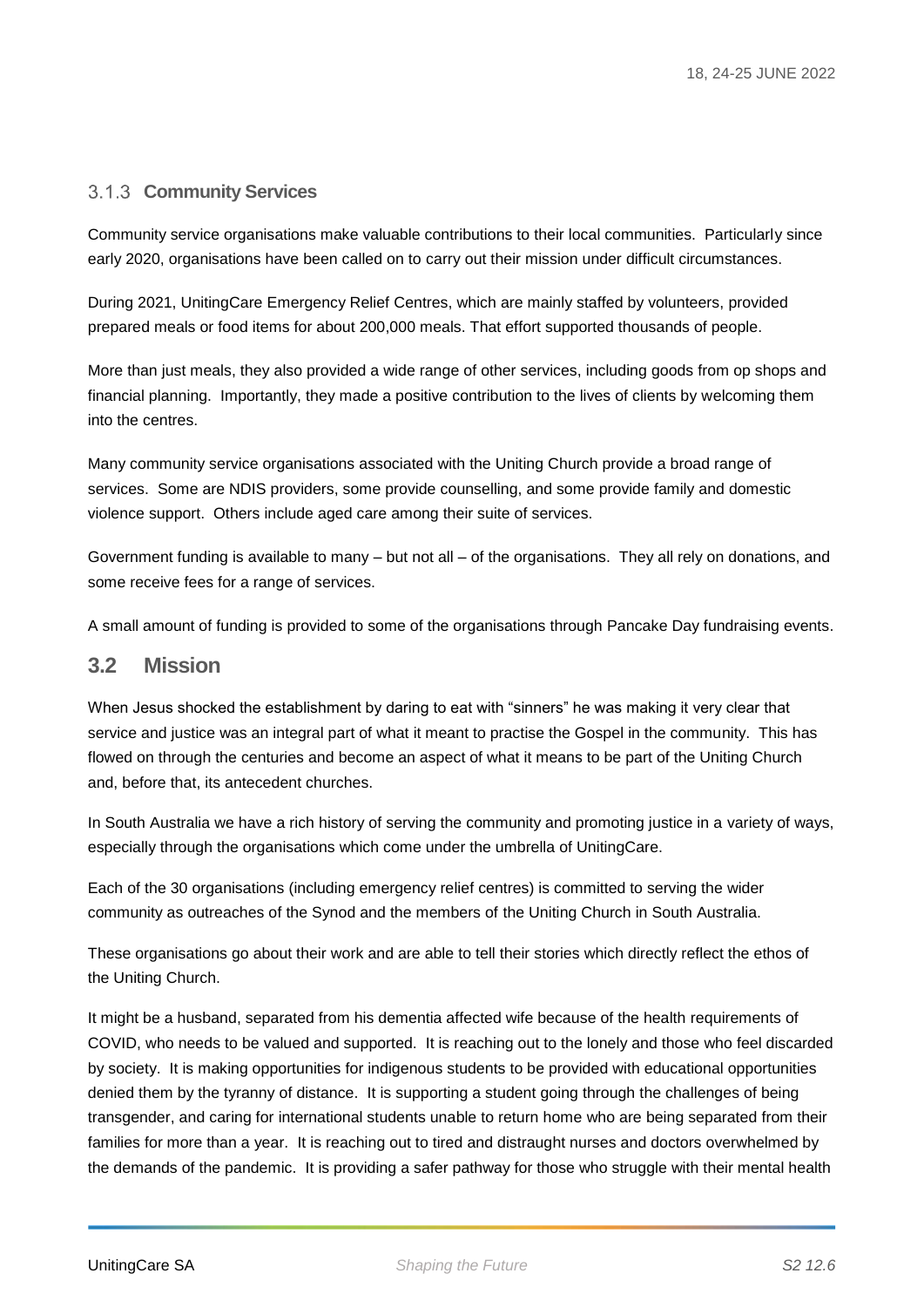and who need their anxiety eased. It is working to provide housing for people unable to access public housing, or lighting up the day of aged care residents with a poetry reading. It is also working to provide emergency relief for people unable to access support, during a time of growing need in the face of reduced food and human resources. It is collaborating with local councils and other community service organisations to optimise the services available. It also means having a sense of humour, as when one UnitingCare volunteer cleaned up at the end of the day and discovered that an overabundance of suds emerged from the dishwasher, such that the suds went a lot further than intended!

Stories mentioned above were contributed by Helping Hand Aged Care, Prince Alfred College, St Andrew's Hospital, Uniting Communities, UnitingCare Glenelg, UnitingCare Taperoo, UnitingCare Wesley Bowden and UnitingSA.

The stories are significant because they provide a human face to need, as UnitingCare organisations reach out to the community through health, schools and colleges, aged care, community services and emergency relief. Each of them is doing "our work", which is God's work.

Watch as these stories come to life in various communications from our Church during the coming months.

### **3.3 Changes in Leadership of Organisations**

During 2021 and 2022, several organisations have announced changes in leadership.

Several Board chairpersons have completed their maximum tenure and retired, or have chosen to step down. Chairpersons have significant responsibility in directing the culture and mission, as well as financial stability, of organisations. The valuable contributions by chairpersons in leading their Boards and working with the chief executives, principals or coordinators are acknowledged. New chairpersons have been welcomed as they have either joined the Boards or taken on new leadership roles.

Since mid 2021, four organisations have welcomed new chief executives. Mr Dan Aitchison commenced as chief executive of Clayton Church Homes in July and Ms Helen Sheppard joined UnitingCare Wesley Bowden as chief executive in September. For Uniting Country SA and UnitingSA, the previous chief executives (Mrs Anthea Pavy and Ms Libby Craft) retired after having been in their roles for well over a decade, and with the organisations for more than 25 years. Those chief executives left their organisations in good shape to move to a new era under the leadership of Dr Harry Randhawa and Ms Jenny Hall respectively.

During the second half of 2021, two colleges announced leadership changes. Prince Alfred College's headmaster, Mr Bradley Fenner, will retire in June 2022. Mr David Roberts, from Newington College in Sydney, has been appointed as Headmaster from Term 3. Scotch College's principal, Dr John Newton, will return to the United Kingdom at the end of 2022. At the time of writing this report, recruitment was underway for a new principal. The current headmaster and principal have both been at their colleges for about eight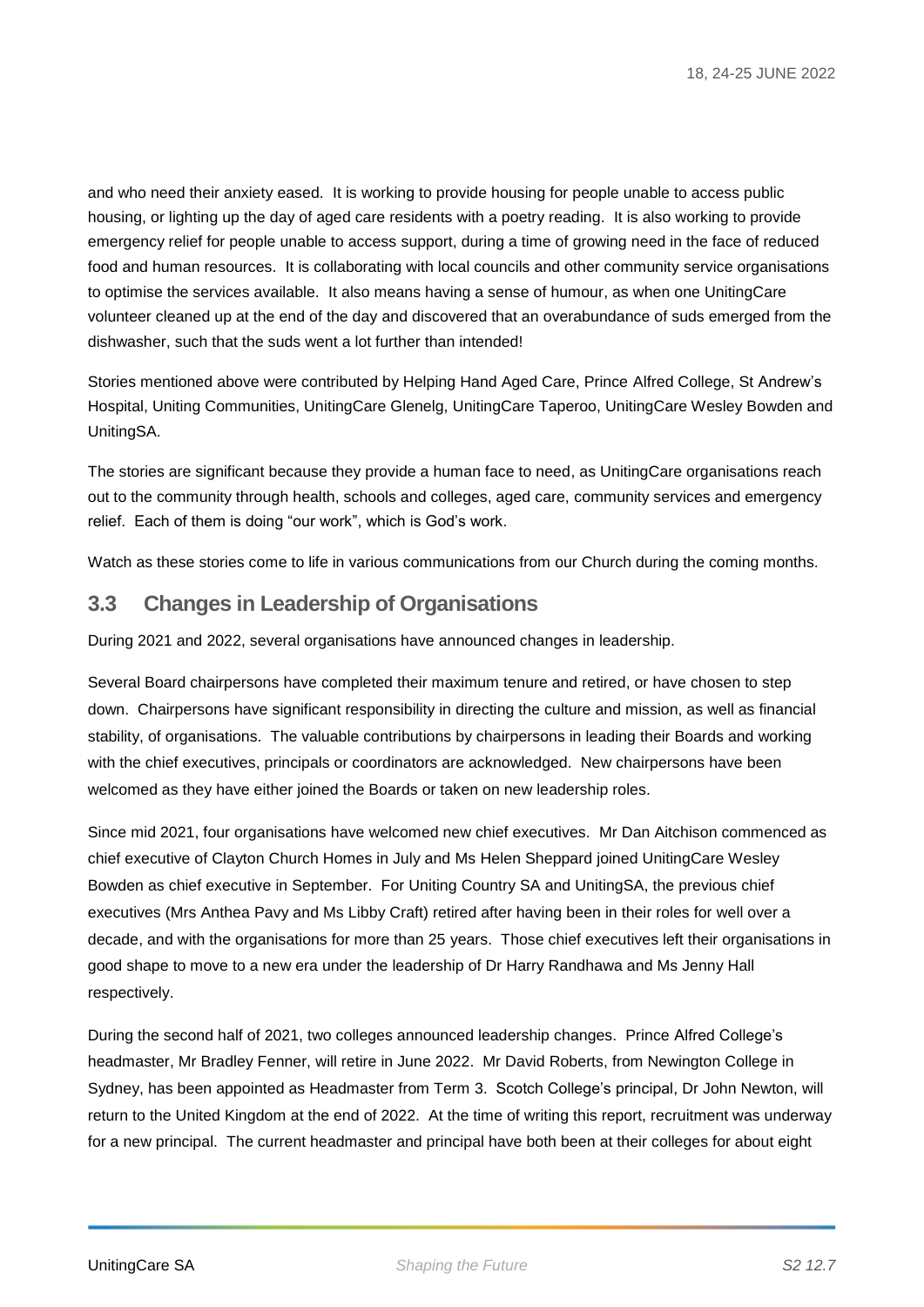years. Their leadership during the significant challenges of the past two years has seen both colleges achieve positive outcomes, both financially and by their students.

## **4. Fundraising Appeals**

Until the end of 2020, administration and promotion of appeals was carried out by the Events, Communications and Promotions Coordinator. Following the resignation of Julianne Rogers, in 2021 responsibility was temporarily transferred to the Executive Officer's PA.

## **4.1 Pancake Day**

Despite COVID, in 2021 UnitingCare Pancake Day events were held by 61 congregations, organisations and groups. Of those, 22 groups were not associated with the Church. They included public and independent schools, Girl Guides groups, child care centres, craft groups and businesses. Over \$13,700 was raised and distributed among 19 UnitingCare organisations and emergency relief centres to support people in need in SA. About 40% of funds were allocated to specific organisations and centres by donors.

Many groups provided positive feedback about their Pancake Day experiences. Leaders at some primary schools and Guides groups enjoyed teaching students and members about serving others and raising funds to help people in their local and broader communities through UnitingCare.

This year, many groups have once again held Pancake Day events, although some have been disrupted by COVID. The leader of a Girl Guides unit which is a regular supporter of Pancake Day wrote that, due to COVID, only a few Guides were able to attend on the Pancake Day fundraising night. However, the Guides agreed to boost their support by contributing some funds they had previously raised for their unit.

As a result of the departure of the Events, Communications and Promotions Coordinator, in 2021 and 2022 the focus of activities has been on administration of funds, with promotional activity scaled back.

## **4.2 Christmas Appeal**

Funds totalling \$26,000 were received from the 2020 Target Christmas Appeal and allocations were offered to 18 organisations. The Board of one of the UnitingCare organisations, which receives Government support for some of its programs, realised that some other emergency relief centres were really struggling to meet the needs of their local communities. That Board generously decided to donate their allocation of Christmas Appeal funds to other organisations.

In April 2021, Target notified UnitingCare Australia that it was ending the 30 year Christmas Appeal partnership. The appeal had raised over \$4 million in funds as well as thousands of gifts for people in need around Australia, and we appreciate Target's support during those years.

UnitingCare Australia, in consultation with the Synods, decided not to hold a Christmas appeal in 2021.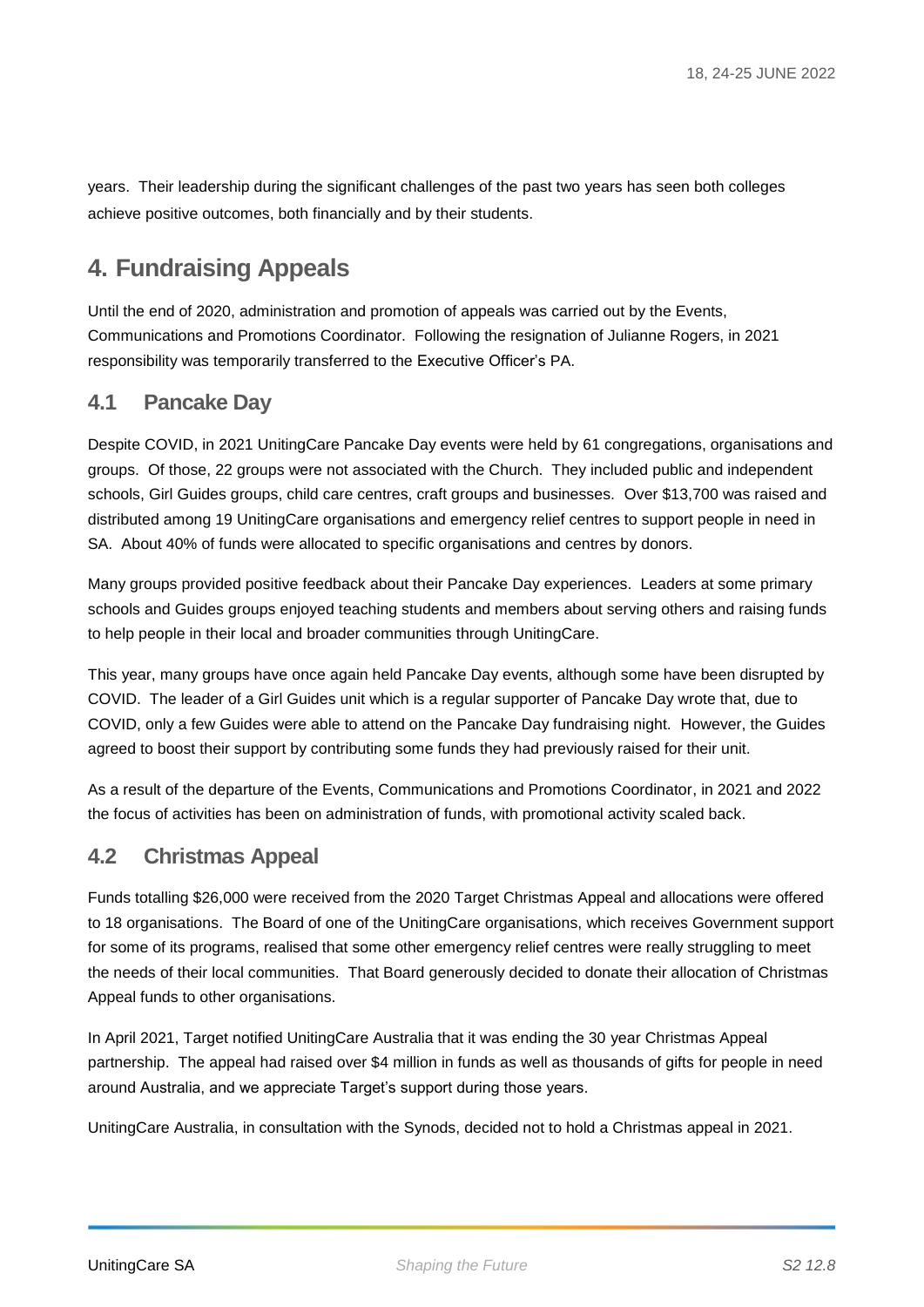## **4.3 UnitingCare Emergency Relief Centre Fund**

The UnitingCare SA Emergency Relief Centre Fund was established in May 2020 to help equip Uniting Churches to offer food relief to their local communities.

During 2021, \$15,650 was distributed to emergency relief centres. Most of the funds were allocated to specific centres by the donors. The remaining funds were allocated equally among the centres.

## **4.4 Synergy**

Synergy is a collective buying group, established by the Synod. It combines the buying power of 17 Uniting Church associated organisations in the aged care, health care, community, school and church sectors to obtain the best value for money from suppliers. Synergy currently manages 16 contracts valued at over \$25m per annum. Contracts cover the categories of facilities management, energy, health and aged care services and business services. Aside from procurement and contract management, Synergy also runs events throughout the year to bring member organisations together to network, collaborate and learn.

A review of Synergy's operations began in 2018 and included legal advice about the structure of the operations, as well as drafting of a business plan, charter and more contemporary agreement documents. Following consultation with the Synod Standing Committee and the Resources Board, an external review of the contracts was commissioned. The external reviewer provided positive feedback on the value of Synergy to the Uniting Church and the organisations associated with the Church. This included financial savings through economies of scale as well as time saved by having the contracts centrally negotiated. The Synod Standing Committee and Resources Board also considered intangible aspects such as value of the relationships between the Church and the organisations.

Synergy's operations were transferred to the Resources ministry centre in January 2022. This enables better management of the financial aspects of the contracts. UnitingCare remains the ministry centre which manages the pastoral care aspects of the relationships with the organisations associated with the Church.

In June 2021, Emily Brodie-Tyrrell resigned as Synergy Manager. Emily kindly continued working one day a week until the end of September to finalise the renegotiation and renewal of major contracts.

In November 2021, Paul Wilkins joined UnitingCare as Synergy Procurement Officer on a contract basis to continue managing the contracts. Paul left the role during April 2022 when recruitment was well underway for a new person to manage and administer Synergy. This role is now part of the Resources ministry centre.

## **5. UnitingCare Australia**

UnitingCare Australia is the national body for the UnitingCare network. It liaises with UnitingCare entities (including separately incorporated organisations associated with the Church) in each Synod and represents those entities in its advocacy work.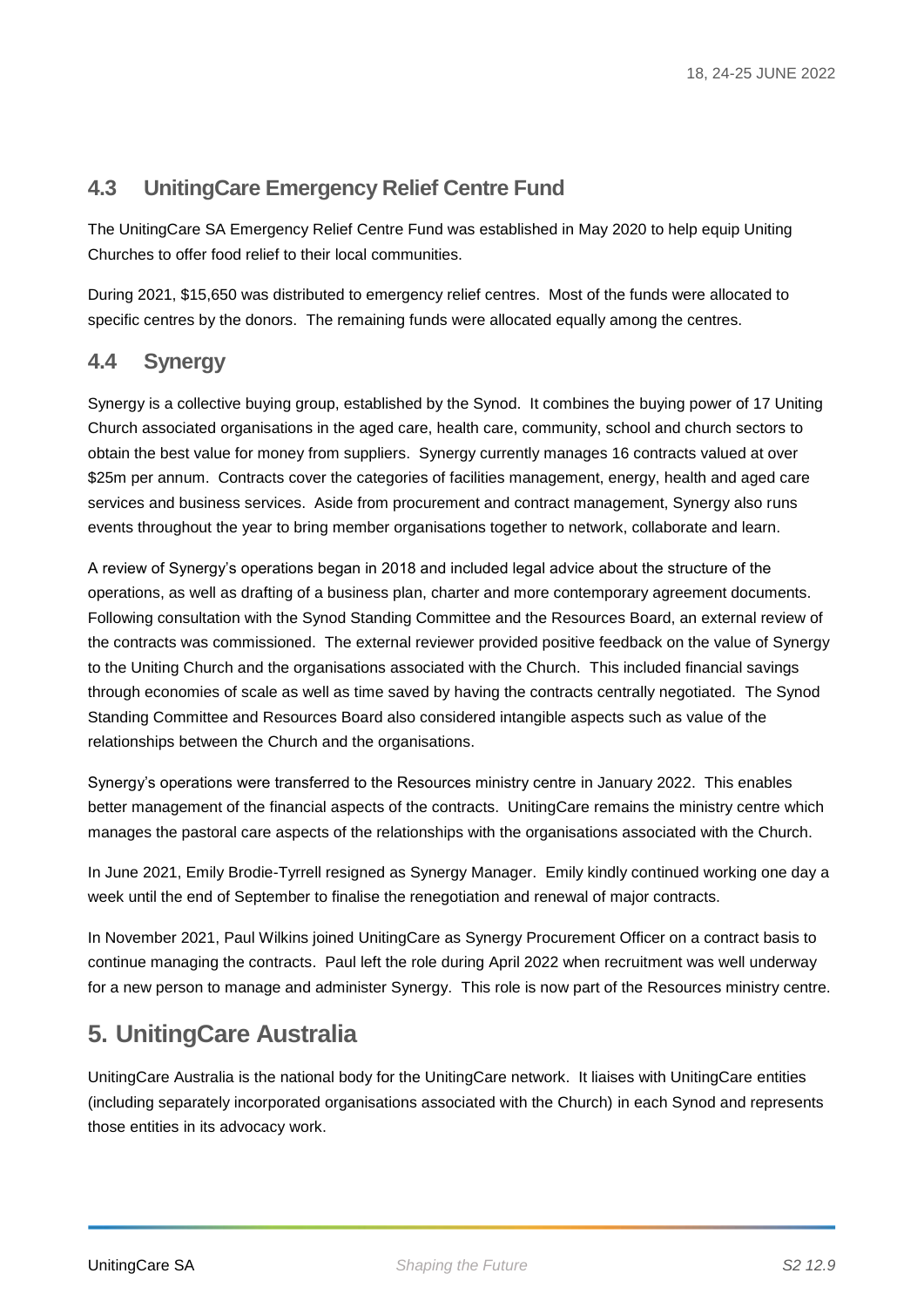The Synod is usually represented on the UnitingCare Australia Board by the Executive Officer of UnitingCare SA. While that role is vacant, Moderator, Mr Bronte Wilson has been appointed to represent the Synod.

## **6. Royal Commissions**

## **6.1 National Redress Scheme**

The National Redress Scheme was established by the Australian Government in response to recommendations from the Royal Commission into Institutional Responses to Child Sexual Abuse. Twelve schools, colleges and community service organisations associated with the Uniting Church participate in the National Redress Scheme through UCA Redress Ltd.

Claims lodged through the National Redress Scheme are administered by the Placements and Safe Church ministry centre.

## **6.2 Aged Care Royal Commission**

On behalf of the Assembly, UnitingCare Australia is coordinating the Uniting Church's response to the Royal Commission into Aged Care Quality and Safety (the Aged Care Royal Commission).

Several South Australian aged care providers which are associated with the Church have joined a national network of Uniting Church aged care providers. They are actively participating in UnitingCare Australia's advocacy.

UnitingCare Australia is a member of the Australian Aged Care Collaboration, and the National Director of UnitingCare Australia, Ms Claerwen Little, is Chair of the AACC.

## **6.3 Disability Royal Commission**

On behalf of the Assembly, UnitingCare Australia is coordinating the Uniting Church's response to the Royal Commission into Violence, Abuse, Neglect and Exploitation of People with Disability (the Disability Royal Commission).

A Synod Task Group was formed in 2020. Members of the Synod Task Group are Rev Cate Baker, Bruce Ind, Rev Peter McDonald, Steve Roder and Linda Vinall. Rev Dr Tim Hodgson was also a member until his resignation.

Bruce now chairs the Synod Task Group and represents the Synod on the National Task Group. The Synod Task Group met in July 2021. They discussed matters which were referred by the National Task Group, the nexus between the Task Group's work and the Safe Church Unit, and their own experiences in this area.